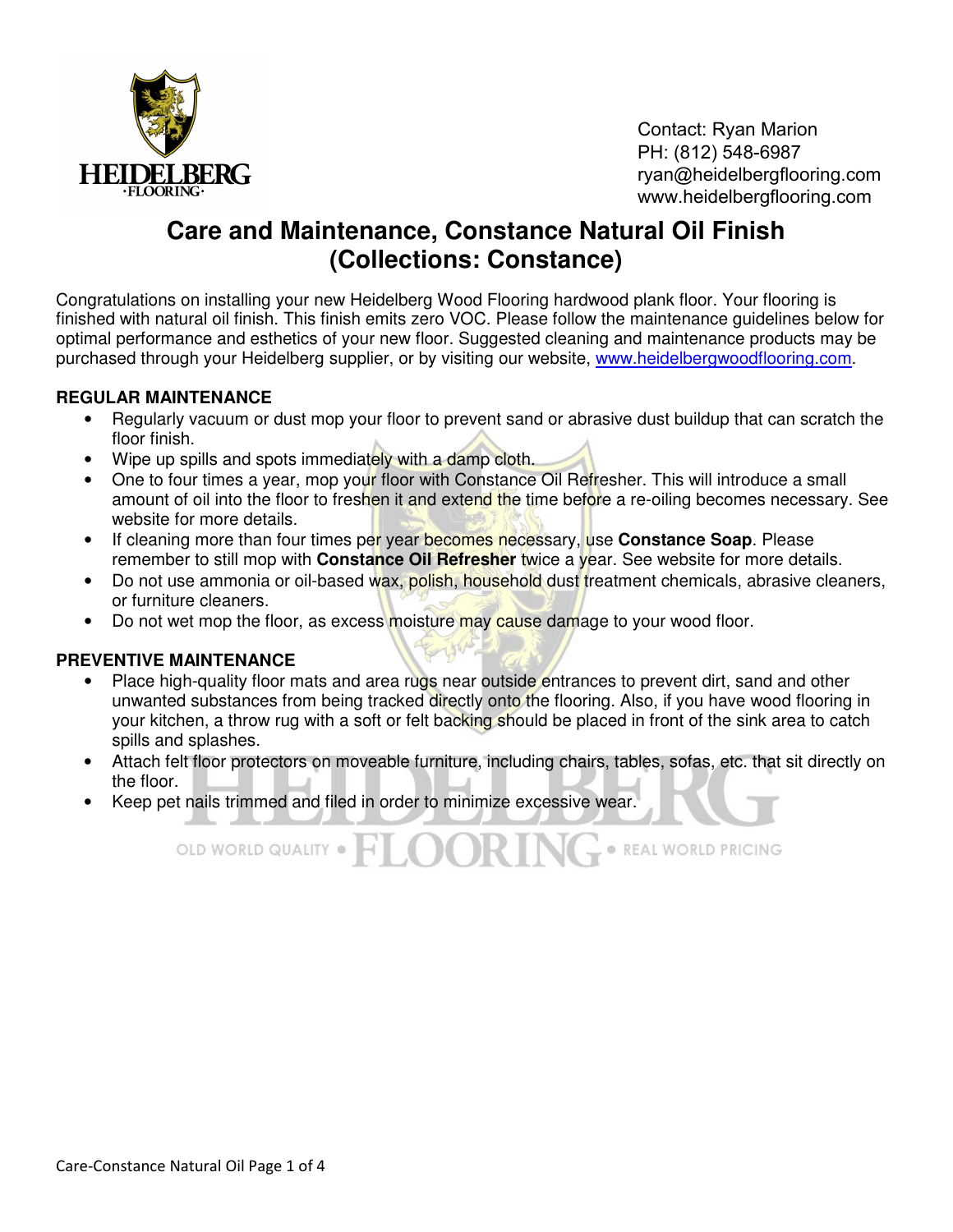

(219) 714-3852

## **Constance Natural Soap**

#### Maintaining

- It is recommended to mop your floor with Constance Soap approx. one week after oiling it and then clean your floor with Constance Soap only when dirty.
- The soap solution, which contains soy and coconut fats, forms a protective film on the floor after drying, making future cleaning quicker and easier.
- Never apply soap to an oiled floor until at least 36 hours after the last oil application.

#### Instructions:

- Mix Constance Soap and lukewarm water in a solution of 1:40. For very dirty floors the solution mix can be increased up to 1:20 except for oak floors. Oak floors should never be cleaned with a solution stronger than 1:40
	- o Mixing solution should be: Two gallons of lukewarm water  $+6.4$  oz. (just over  $\frac{3}{4}$  cup) of Soap. Three gallons of lukewarm water  $+9.6$  oz. (just under 1 % cups) of Soap. Four gallons of lukewarm water  $+12.8$  oz. (just over 1  $\frac{1}{2}$  cups) of Soap.
- If the soap solution is not properly mixed, footprints may show on a soaped floor even after drying. This is caused by using too much soap. To remove excess Soap, clean the floor with WOCA Wood Cleaner.
- Use a good quality mop, such as the **Constance Sweep Mop, which** has no loose ends.
- Remember that a wood floor should be DAMP mopped.
- Sweep or vacuum the floor before cleaning with Constance Soap.
- In one bucket, mix a solution of **Constance Soap** (well shaken) and luke warm water. Pour luke warm water in a second bucket and use as rinse water.
- Dip a clean mop in the soap solution. Wring the mop. The mop head should retain enough moisture to dampen a 4' x 8' section of flooring. Spread the solution across the work area, then mop the damp area as you would a vinyl kitchen floor. For very dirty spots, let the solution set for a few minutes, then come back to the spot and scrub with a dish scrubbing brush. Continue mopping until the mop head becomes dirty or is not moist enough to thoroughly clean.
- Dip the mop in the rinse water bucket. Slosh around very well. Wring the mop head as thoroughly dry as possible. This will remove dirty water and keep the mop head clean. Do not rinse the previously cleaned floor.
- Dip the mop in the soap solution and wring. Clean the next section.
- Repeat the process until the entire floor has been cleaned. The floor should be dry within 5 to 15 minutes. If water is still visible on the floor surface after 2-3 minutes, the mop was too wet during the cleaning process. Wipe up excess water and reduce moisture in the mop.
- It is not unusual to see a "haze" on darker floors after soaping. Simply put a cotton cloth under a dust mop or floor buffer and quickly polish away the "haze".
- Coverage: 3000-4000 sq.ft./liter.

\* Constance Oil Refresher should be used instead of Soap at least once a year. If floor is cleaned four times a year or less, Oil Refresher is recommended instead of Soap.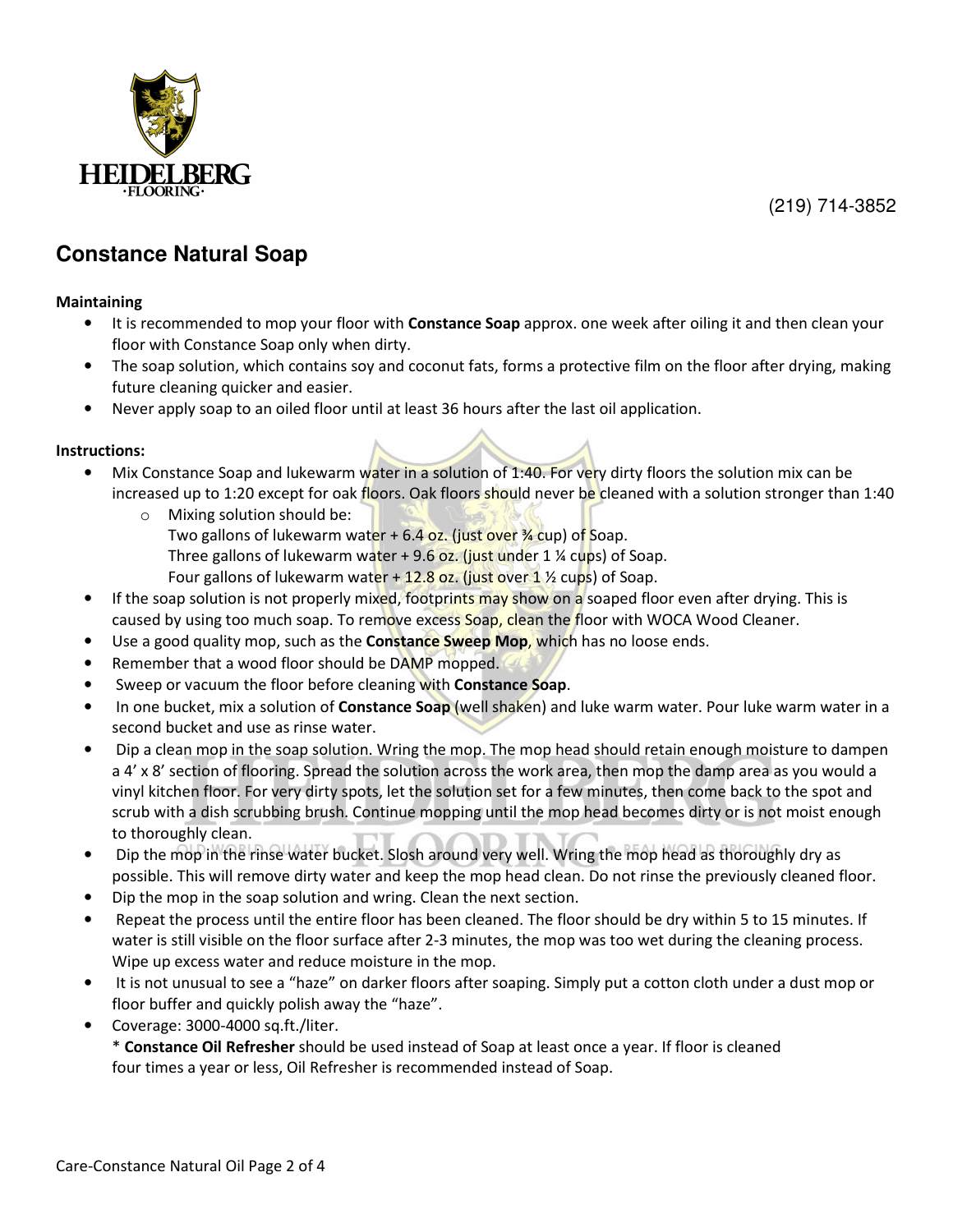

(219) 714-3852

## **Constance Oil Refresher**

Constance Refresher is an oil/soap combination used for regular cleaning and maintenance of oiled wood floors. Oil Refresher, available in natural and white, combines efficient cleaning with re-oiling as additional oil penetrates into the wood, forming a protective layer within the surface of the floor. This means longer wear before re-oiling. Oil Refresher should not be used more than four times per year as this may create unwanted build-up. Floors requiring more frequent cleaning should be cleaned with Constance Soap with intermittent use of Constance Oil Refresher up to four times per year.

- Clean your floor with Constance Oil Refresher only when dirty.
- The Constance Oil Refresher solution not only cleans and nourishes oiled floors but also forms a protective film on the floor after drying, making future cleaning quicker and easier.
- Never apply Constance Oil Refresher to an oiled floor until at least 36 hours after the last oil application.

### Instructions:

- For traditionally oiled floors, mix Constance Oil Refresher with lukewarm water in a solution of 1:40 (3.2 oz per gallon of water).
	- $\circ$  Mixing solution should be: Two gallons of lukewarm water  $+$  6.4 oz. (¾ cup) of Oil Refresher. (UV-oil) Three gallons of warm water  $+$  9.6 oz. (1 % cups) of Oil Refresher. Four gallons of warm water + 12.8 oz.  $(1 \frac{1}{2}$  cups) of Oil Refresher.
- If too much Oil Refresher is used in solution, footprints may show on the floor even after drying. To remove excess Oil Refresher, clean the floor with **Constance Wood Prep.**
- Use a good quality mop, such as the Constance Sweep Mop, which has no loose ends.
- Remember that a wood floor should be DAMP mopped.
- Sweep or vacuum the floor before cleaning with **Constance Oil Refresher**.
- Shake the container well before use.
- In one bucket, mix a solution of **Constance Oil Refresher** and lukewarm water. Pour lukewarm water in a second bucket to be used as rinse water.
- Dip a clean mop in the oil refresher solution. Wring the mop. The mop head should retain enough moisture to dampen a 4' x 8' section of flooring. Spread the solution across the work area, then mop the damp area along the direction of the floor boards. For very dirty spots, let the solution set for a few minutes, then come back to the spot and scrub with a dish scrubbing brush. Continue mopping until the mop head becomes dirty or is not moist enough to thoroughly clean.
- Dip the mop in the rinse water bucket. Slosh around very well. Wring the mop head as thoroughly dry as possible. This will remove dirty water and keep the mop head clean. Do not rinse the previously cleaned floor.
- Dip the mop in the Oil Refresher solution and wring. Clean the next section. If water is still visible on the floor after 2-3 minutes, the mop was too wet. Wipe up excess water and reduce moisture in the mop.
- Repeat the process until the entire floor has been cleaned.
- Leave the floor to dry for at least two hours before use.
- Coverage: 1500-2000 sq.ft./liter.